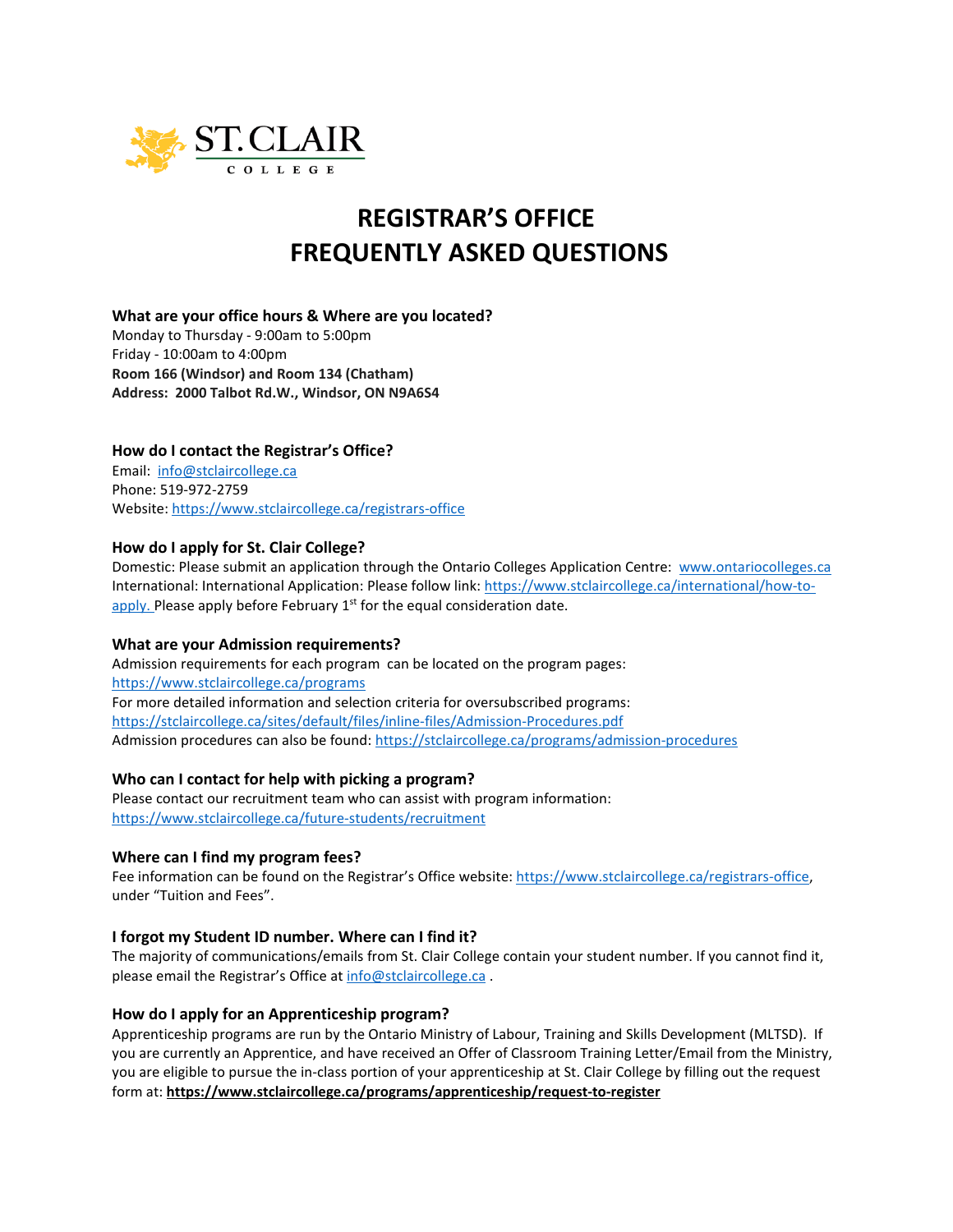#### **Steps to Register:**

- 1. Have your Offer of Classroom Training from the Ministry available for reference
- 2. Complete, and submit the Online Request to Register Form
- 3. Receive a response email from St. Clair College with enrollment confirmation and instructions on how to pay your fees.
- 4. Pay your fees to confirm your seat. (Please note that your total fee differs from the amount shown in your Offer of Classroom Training. The total price will be indicated on your request to enroll form.)

#### **Your seat is not guaranteed until you have received a response from St. Clair College, AND your tuition fees have been paid in full.**

Please visit the Apprenticeship website for up-to-date information: <https://www.stclaircollege.ca/programs/apprenticeship>

# **How do I contact the IT Dept for help with my account?**

Please visit the IT website:<https://www.stclaircollege.ca/it-services> For live support, please visit:<https://www.alphakor.com/support/scc>

# **How do I contact the International Department?**

Please see the International Department website:<https://www.stclaircollege.ca/international> or email: [International@stclaircollege.ca.](mailto:International@stclaircollege.ca) For Department contacts, please see: [https://www.stclaircollege.ca/international/contact.](https://www.stclaircollege.ca/international/contact)

# **Where can I find forms that I need?**

Please see the Forms menu on our website[: https://www.stclaircollege.ca/forms](https://www.stclaircollege.ca/forms)

# **What happens after I accept my program on OCAS?**

Starting in May, the Registrar's Office will begin emailing tuition deposit information. Paying your tuition deposit is the next step to secure your registration. Tuition deposits are due June  $1<sup>st</sup>$  each year.

# **How can I make payment for my tuition?**

Payment is made online through your banking app or in person at your bank. Please see the Registrar's Office website:<https://www.stclaircollege.ca/registrars-office> for a video with step-by-step instructions how to pay.

- To pay online:
- 1.. Select Pay a bill
- 2. Click "Add a payee"
- 3. Then add "St. Clair College" as the payee
- 4. Your account # is your student number, which is 7 digits (if 8 digits are required, please add an extra zero to the front)
- 5. Enter the amount you wish to pay
- 6. Click "ok"
- \* Please allow 3-5 business days for the college to receive your payment.

For International payments, please refer to this website: [https://www.stclaircollege.ca/international/how-to](https://www.stclaircollege.ca/international/how-to-make-a-payment)[make-a-payment](https://www.stclaircollege.ca/international/how-to-make-a-payment)

# **Does my deposit fee payment/tuition deferral count towards my tuition fees?**

Yes, the payment of the deposit will be applied towards the program fees for your term (Please note: this \$100 is non-refundable should you withdraw).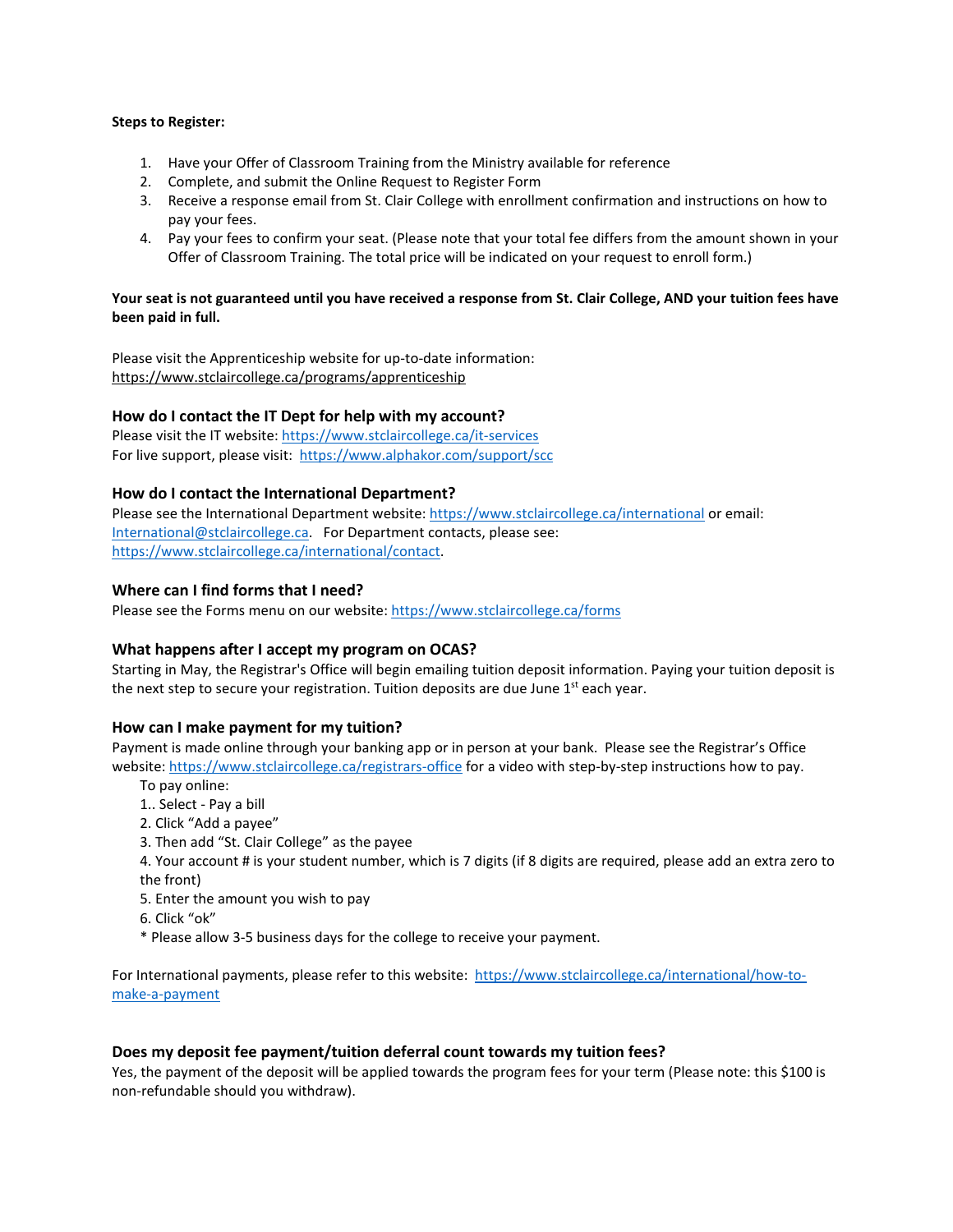# **Do I pay a tuition deposit before the start of each term?**

The non-refundable tuition deposit is only required once per academic year, unless you choose to switch your program of study during the academic year.

#### **I am a sponsored student, do I have to pay the tuition deposit?**

No, sponsored students are not required to pay their initial deposit to secure their seat in the program. *Please ensure that your Sponsor emails their Sponsorship information to the Registrar's Office[: info@stclaircollege.ca](mailto:info@stclaircollege.ca) and you have completed the Agency Sponsorship form.*

#### **I am a Second Career student, do I have to pay the tuition deposit?**

Yes, Second Career students are still required to pay their initial deposit to secure their seat in the program.

#### **What are the additional/ancillary fees that are listed on my account?**

Please refer to the **"Student Fee Structure"** information that can be found on the Registrar's Office website: <https://www.stclaircollege.ca/registrars-office>

#### **Where do I obtain my St. Clair One/Blackboard password?**

St. Clair College's new Identity Management System is branded St. Clair One. This will enable St. Clair students and staff to access college resources through **[my.stclaircollege.ca](https://my.stclaircollege.ca/)**

With St. Clair One Password Management Portal, students can manage their passwords on their own. Offered in the portal is change (manage) password, forgot password, passcode (code given via the helpdesk) and set up/modify personal security questions. The features of this new system will not be activated until you have set up your personal security challenge questions by going to the **[St. Clair ONE Password Management Portal](https://myone.stclaircollege.ca/pmuser)**.

To activate your St. Clair One account, please visit the IT website[: https://www.stclaircollege.ca/it-services](https://www.stclaircollege.ca/it-services)

# **How do I get my One-Card?**

Please visit the website[: https://www.stclaircollege.ca/onecard.](https://www.stclaircollege.ca/onecard) Email is [onecard@stclaircollege.ca](mailto:onecard@stclaircollege.ca) or phone: 519- 972-2727 Ext. 4177

# **Do you offer tutors?**

Yes. Please refer to the website o[f https://www.stclaircollege.ca/student-services/tutoring-services](https://www.stclaircollege.ca/student-services/tutoring-services) or email: [tutoringservices@stclaircollege.ca](mailto:tutoringservices@stclaircollege.ca)

#### **How do I change my address in SIS?**

It is the responsibility of the student to update their address on SIS if they move to a new location or are a new arrival: *Main Menu > Self Service > Campus Personal Information*

\*If you are utilizing OSAP, it is imperative to update your OSAP web account as well

\*If you are an apprentice, it is imperative to update the Ministry of Labour, Training, and Skills Development (MLTSD) as well

#### **How do I change my name in SIS?**

You will need to notify the Registrar's office in person or by email to have them make the change in the student information system. Students must provide legal documented proof to change their name. (Examples: Marriage certificate, divorce decree, Certificate of Name Change, driver's license). Once it is updated by the Registrar's office, the IT systems will be updated - please allow 24 to 48 hours for changes to take effect.

\*If you are utilizing OSAP, it is imperative to notify the Financial Aid Office of these changes as well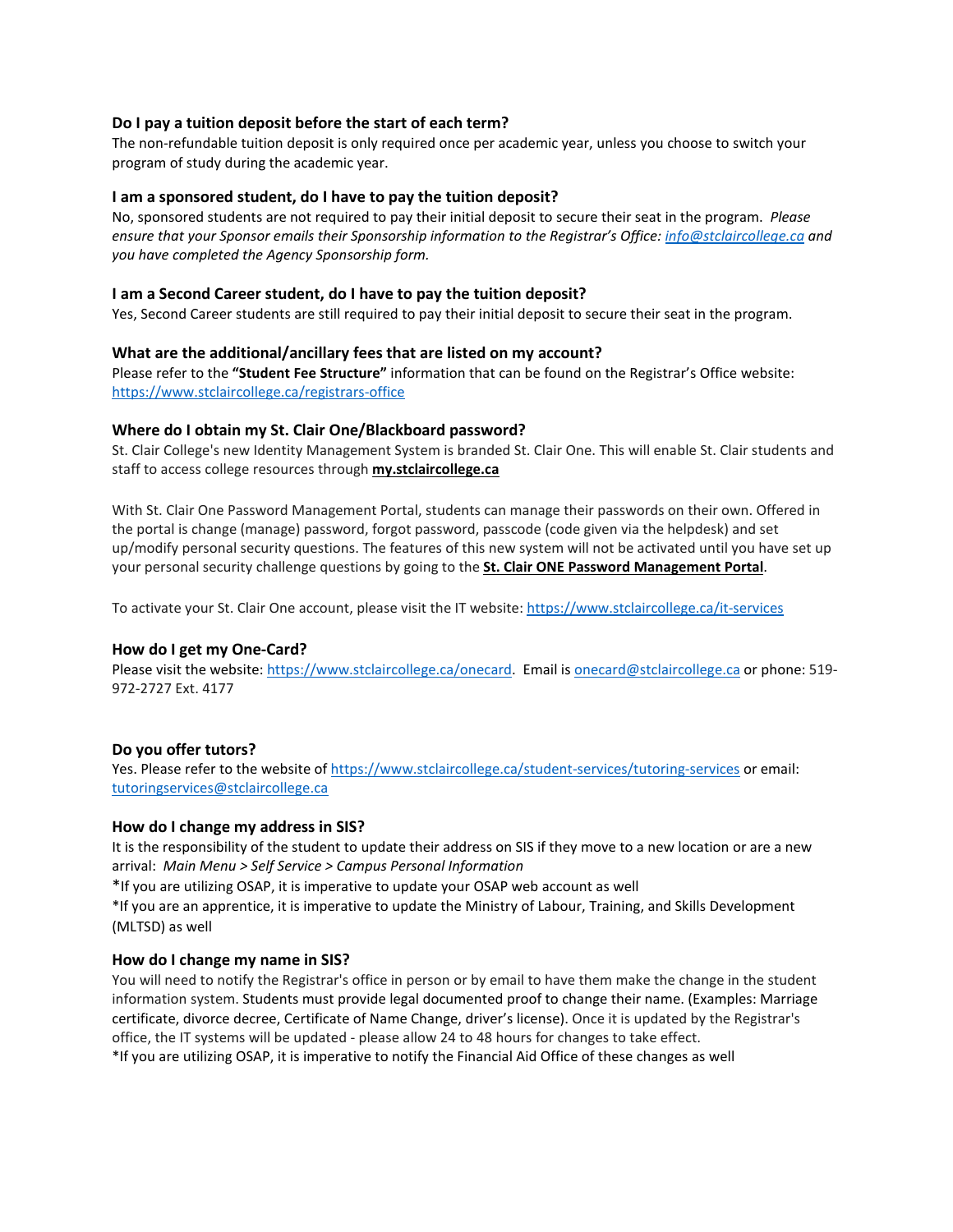# **What does it mean if I have been placed on a waitlist for a program I applied for?**

You may be waitlisted for a program if there are more acceptable candidates than available seats. If any of the accepted applicants decline the offer of admission or fail to register, you may be taken from the waitlist. The waitlist is for the term to which you applied; it is not carried over from one term or one application year to another. To find your position on the Waitlist, please contact the Program Admissions Officer. Please see the Program Contact list on the Registrar's Office website:<https://www.stclaircollege.ca/registrars-office> for names and phone numbers.

# **Where do I find electives and how do I enroll?**

For a list of current electives, please see the link at the bottom of the Registrar's Office website: [https://www.stclaircollege.ca/registrars-office.](https://www.stclaircollege.ca/registrars-office) At this location, there is also a **link with Step-By-Step instructions on how to select your elective.**

\* Please ensure you are selecting a list for your specific campus.

# **How can I get my tuition / fee receipt?**

Students can access their account through your SIS: Main Menu/Self Service/Campus Finances/View Student Bill

# **How can I get a copy of my college transcript?**

Transcript requests can be requested by emailing: [transcripts@stclaircollege.ca.](mailto:transcripts@stclaircollege.ca)

To fulfill your request the following information must be included: *Student's full name, Date of Birth, Student ID, and email address that the transcript is to be emailed to*. Please allow 3-5 days for processing (If you do not know your Student ID number, please provide the last 3 digits of your Social Insurance number).

\*If end of term transcripts are required, the request cannot be made until one month PAST the end of your completion date.

# **How can I obtain my Proof of Enrollment?**

You can print your Letters of Enrollment (for RESP withdrawals, work permit applications, insurance purposes, etc) through your SIS account*: Main Menu/Self Service/Academic Records*

# **How do I obtain my Graduation Letter?**

Once grades have been posted, you can print off your Graduation Letter from your SIS account: *Main Menu/Self Service/Academic Records*

# **How do I obtain my tuition receipt for my tax return?**

At the end of February each year, you can print your T2202 tuition tax receipt through your SIS account: *Main Menu/Self Service/Campus Finances/T2202 Tuition Tax Receipt*

\* Please ensure that you input your Social Insurance Number on your SIS account so your receipt can be generated with accurate information. This can be done by logging into your MYSTSCLAIR student portal:

- From Main Menu on the left side of your screen, select "Self Service"
- Select "Social Insurance Number"
- Select "SIN Entry Tax Forms"
- Enter and confirm your SIN in the fields provided
- Check " I consent to the use of my Social Insurance Number for tax purposes by St. Clair College"
- Click "Save" once you ensure the information entered is accurate

# **There is a credit on my student account, how do I obtain these funds?**

If there is a credit on your account that requires a refund, you can request a refund through your SIS account. Please see the Registrar's Office website:<https://www.stclaircollege.ca/registrars-office> for step-by-step instructions (on the right side). Please be advised that it is the responsibility of the student to ensure the current address in the college system has been updated as that is where the returned funds will be sent.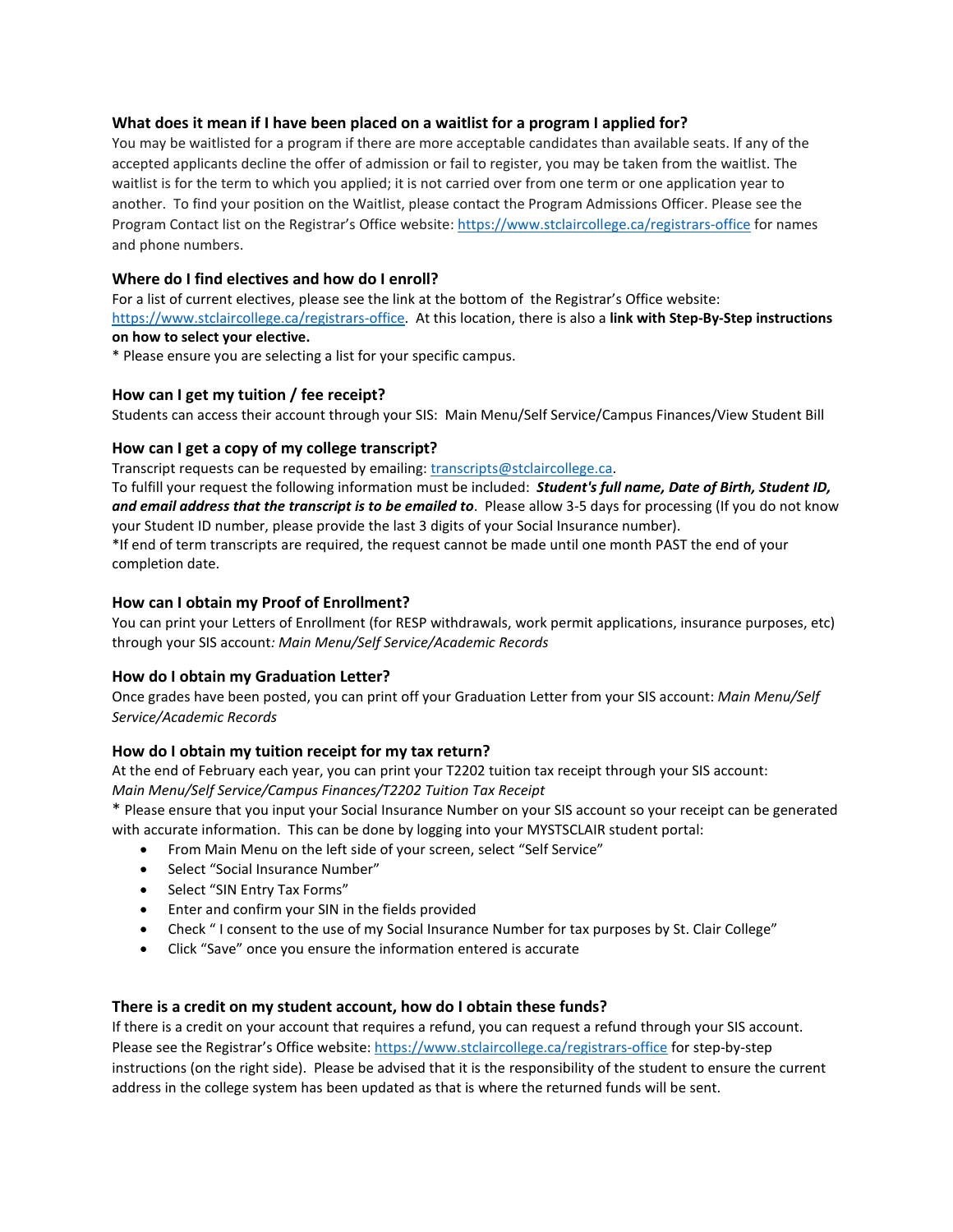# **Why do I have a HOLD on my account?**

There are a variety of reasons that a student account may be on hold. There could be tuition fees owing, outstanding parking tickets, library fees etc. It is the students' responsibility to monitor their account throughout the and to resolve so access can be renewed. You can access your account through your SIS: *Main Menu/Self Service/Campus Finances/View Student Bill*

# **What happens if I am on a dismissal from my program?**

Students who wish to be re-admitted/retake courses in the same program must follow the instructions below:

For readmission consideration, you must complete the **Dismissal Readmission Request through SIS.** Once you have submitted your request, the Academic Advising Office will follow up with further information and instructions. Please note that you will not be re-admitted until you have submitted a Dismissal Readmission Request and you have received your instructions from the Academic Advising Office.

#### **Please follow this link for instructions:**

<https://www.stclaircollege.ca/sites/default/files/inline-files/readmission-request-dismissed-students.pdf>

Only once you complete the Accuplacer assessment as administered by the Student Success Centre & approval has been granted from the Academic Advising Office, will you be able to re-enroll in any classes.

#### **Can I get another Diploma or Certificate if I have misplaced mine?**

Please note there is a \$15.00 fee for each additional Diploma or Certificate to issue a replacement. To order a replacement Diploma or Certificate, please:

Email the Registrar's Office at [info@stclaircollege.ca.](mailto:info@stclaircollege.ca) You will be asked to verify your account information & make a \$15 payment online. Once the payment is received on your College account, the replacement Diploma or Certificate will be mailed to the address provided or the address on your SIS account.

#### **What is the process to apply for a Transfer Credit/Advanced Standing?**

Please refer to the Registrar's Office website:<https://www.stclaircollege.ca/registrars-office> for Step-By-Step Instructions and for the Transfer Credit Request Form.

To request a credit transfer, please email your completed package to the Registrar's Office at [info@stclaircollege.ca.](mailto:info@stclaircollege.ca) A completed transfer credit package includes:

- 1. A completed request for Transfer of Academic credit form
- 2. Official, unopened transcript from previous institution \*\*
- 3. Course outlines for courses previously taken

4. Payment . \* There is a \$25 fee per course requested; to a maximum charge of \$100 per submission \*\* If your institution can email OFFICIAL transcripts in PDF format, this would be acceptable as long as the email is directly from your institution & is sent to [transcripts@stclaircollege.ca](mailto:transcripts@stclaircollege.ca) with "CREDIT TRANSFER" included in the

subject line.

\*Please note: ALL requests can take 2-4 weeks to be completed and courses should not be dropped until students have verified on their SIS or via email that the request has been granted.

#### **How do I add or drop a course?**

You can request to add or drop a course through your SIS or you can email [info@stclaircollege.ca.](mailto:info@stclaircollege.ca)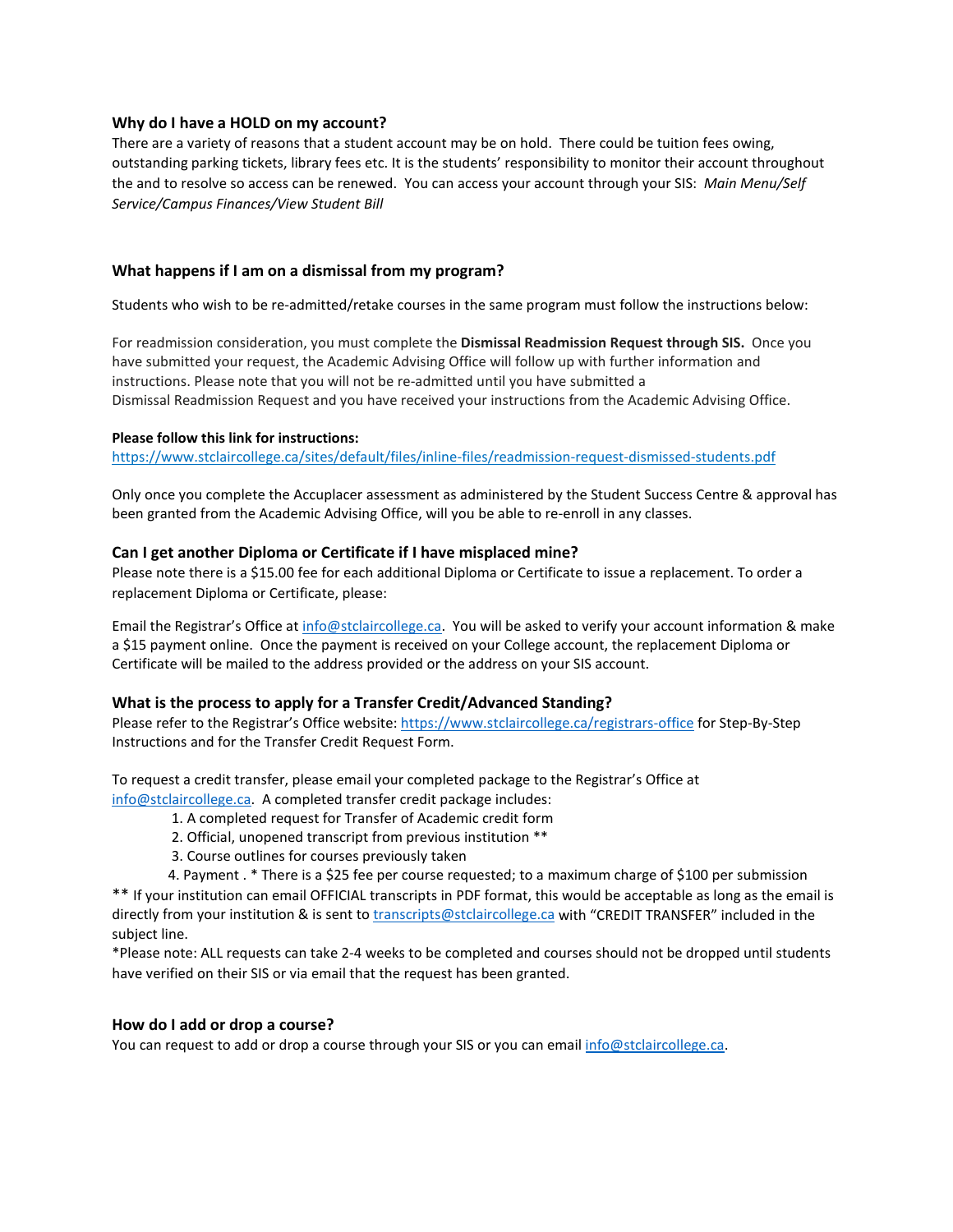You may **"add"** courses during the first 10 (ten) days from the start of classes. You may **"drop"** courses within the first two-thirds (2/3) of a given semester. If you drop courses during this time period you will notice that "DROPPED", "DROP", or "DR" will appear on your record.

You may be permitted to drop a course(s) after the "drop" period, excluding the last week of any semester, with the permission of the academic Chair. Grades of Withdraw/Passing (WP) or Withdraw/Failing (WF) will be assigned by the instructor(s) based on your performance at the time of withdrawal. It is your responsibility to complete the paperwork for the assignment of a 'WP' or 'WF'. (Please note: WF' is calculated in the Grade Point Average for the semester, 'WP' is not).

# *IMPORTANT***:**

- NO REFUND will be given for courses dropped after the first 10 days of classes or for Advanced Standing requested after the first 10 days of classes.
- NO COURSE(S) CAN BE ADDED after the first 10 days of classes in any semester.
- NO COURSE(S) CAN BE DROPPED during the last week of any semester.

*PLEASE NOTE***:** If adding a course(s) brings your course contact hours above the program maximum hours, additional fees will be assessed

\* It is your responsibility to ensure that your Account Summary matches the timetable that you are following. For example, if after registering, any changes in courses or sections occur in your program, you must contact the Registrar's Office to correct your registration. Please remember, that if you remain registered in a course you are not taking, an "F" grade will automatically be assigned to that course on your grade report and your transcript. If you take a course which is not listed on your registration, you will not receive credit for the work you have done in that course.

# **How do I withdraw?**

Should you decide to withdraw from the College, *it is your responsibility to complete an official College Withdrawal Form and submit it to the Registrar's Office* on, or before, the deadline date \* Non-attendance does not mean "withdrawal". (**\*** Deadline dates are posted on the Registrar's Office website). You can find the form here: <https://www.stclaircollege.ca/forms>

If you fail to complete an official College Withdrawal Form and submit it to the Registrar's Office, you will be liable to the College for any and all outstanding fees for which you have been assessed and have not paid for the semester in which the withdrawal occurs (see Receiving a Refund). An encumbrance may be placed against your record should you fail to follow the official withdrawal procedures.

Students who are not granted Ontario Student Assistance Program (OSAP) funds or who have a fee deferral deposit on file with the College, should take special note of the paragraph above. Please be sure to complete a College Withdrawal Form regardless of when you find it necessary to leave during the semester. A College Withdrawal Form will be mailed to you if requested by phone. However, the telephone contact does not make the withdrawal official. Only a receipt by the Registrar's Office of a completed, signed Withdrawal Form makes the withdrawal official. The original Withdrawal form or an emailed copy will be accepted t[o info@stclaircollege.ca.](mailto:info@stclaircollege.ca)

For International withdrawals, please follow link[: https://www.stclaircollege.ca/international/withdrawal-refund](https://www.stclaircollege.ca/international/withdrawal-refund-policy)[policy](https://www.stclaircollege.ca/international/withdrawal-refund-policy)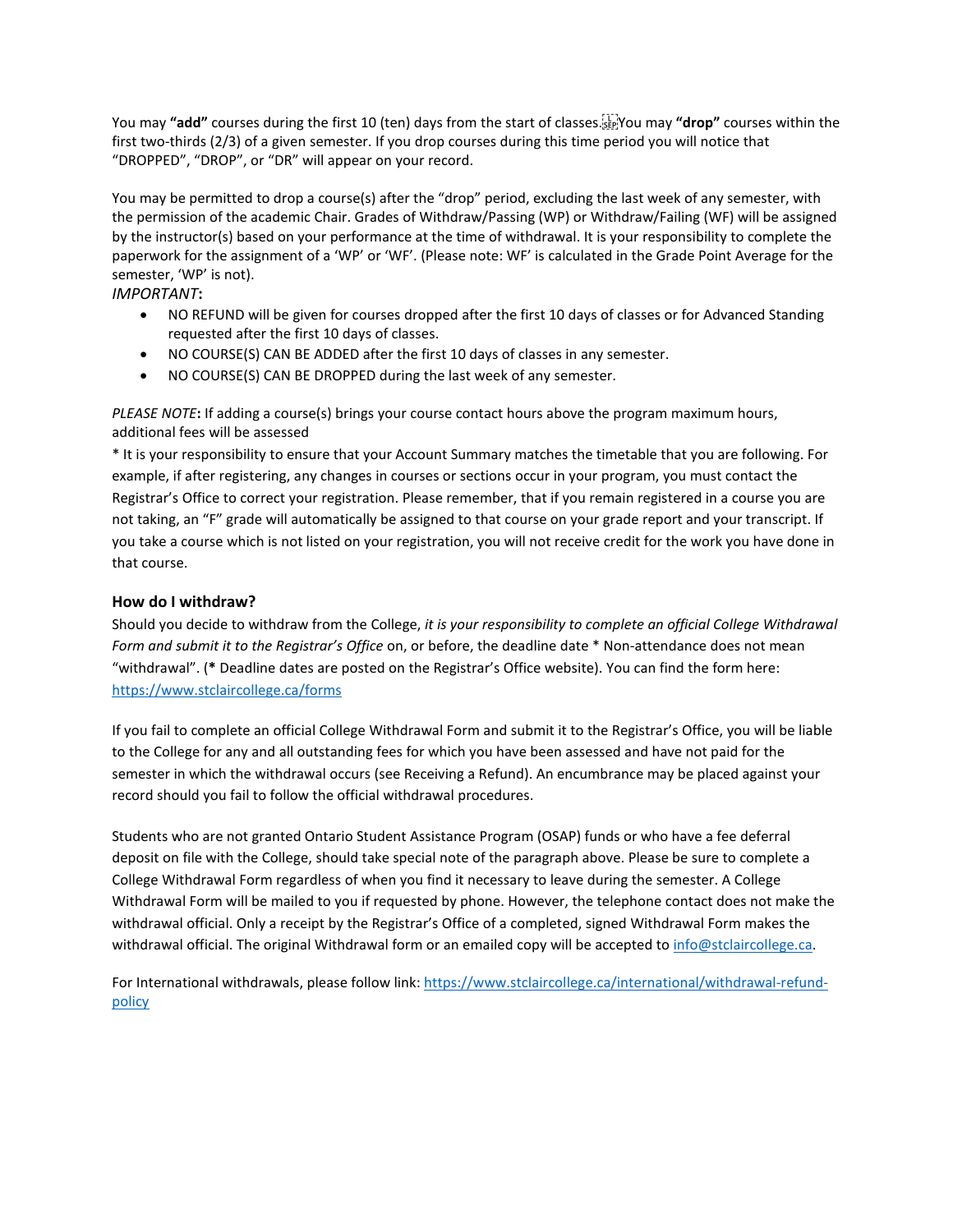# **What is the process for a grade appeal?**

Please see the Registrar's Office website:<https://www.stclaircollege.ca/registrars-office> for Grade Appeal instructions. Also, please refer to the Student Guide for Grade Appeals for important steps & detailed information: <https://www.stclaircollege.ca/sites/default/files/inline-files/Grade-Appeals-Student-Guide.pdf>

• College policy specifies a \$25 fee is required to file each grade appeal and that a grade appeal must be filed at the Registrar's Office within 10 college business days of the official communication to the student of the final grade in a course.

# **How do I know if I am eligible to graduate?**

It is the responsibility of the student to ensure all your courses, general electives and any additional requirements, including any co-op requirements, are complete with a minimum cumulative GPA to be eligible to graduate. If you have questions or concerns, please contact the Admissions Office at Registrar's Office. A listing of the Program Contacts can be found on their website[: https://www.stclaircollege.ca/registrars-office](https://www.stclaircollege.ca/registrars-office) . You can also phone the general phone number at 519-972-2759 or emai[l info@stclaircollege.ca.](mailto:info@stclaircollege.ca)

- Full-time students**:** As a full-time student completing your program, you do not need to apply to graduate. Information will be sent to your college email address.
- Part-time students**:** As a part-time student completing your final course(s) in your program wishing to graduate, you must connect with the Admissions Clerk for your program in the Registrar's office to ensure that all information in your account is up-to-date prior to graduation.

# **How do I contact the Financial Aid/OSAP Office?**

Please email [financialaid@stclaircollege.ca](mailto:financialaid@stclaircollege.ca) or visit their website[: https://www.stclaircollege.ca/financial-aid](https://www.stclaircollege.ca/financial-aid)

# **Do I need Health Coverage if I have my own?**

For Domestic Students, Health coverage is provided by your Student Government, who can be reached by phone at 519-972-2716. Website is: Windsor: [http://www.stclair-src.org/;](http://www.stclair-src.org/) Chatham: [www.stclair-tsi.ca.](http://www.stclair-tsi.ca/)

For International Students, it is mandatory for all international students in Canada on a study permit to have medical insurance coverage while you are here. This is provided through Campus Care, Website: **<https://www.campuscare.ca/>**

\***For Domestic students: To OPT-OUT of your coverage, please visit: [https://wespeakstudent.com/home/21-st](https://wespeakstudent.com/home/21-st-clair-college)[clair-college](https://wespeakstudent.com/home/21-st-clair-college)**

# **How do I know what books I require?**

Please see the Bookstore website: [https://www.stclaircollege.ca/student-services/on-campus-services/bookstore.](https://www.stclaircollege.ca/student-services/on-campus-services/bookstore) For online purchases: Windsor: [www.stclairwindsorshop.ca](http://www.stclairwindsorshop.ca/) ; Chatham: [www.stclairthamesshop.ca.](http://www.stclairthamesshop.ca/)

# **Where can I find information regarding my Placement requirements?**

Please refer to the Clinical Clearances website[: https://www.stclaircollege.ca/programs/clinical](https://www.stclaircollege.ca/programs/clinical-placement-requirements)[placement-requirements](https://www.stclaircollege.ca/programs/clinical-placement-requirements)

# **How do I enroll in Continuing Education classes?**

Please visit the Continuing Education website: [https://www.stclaircollege.ca/con-ed.](https://www.stclaircollege.ca/con-ed) You can also email the Continuing Education Department at: [coned@stclaircollege.ca](mailto:coned@stclaircollege.ca) or phone 519-972-2711 (Windsor), 519-354-9100 (Chatham) or 1-800-387-0524 (Toll-Free)